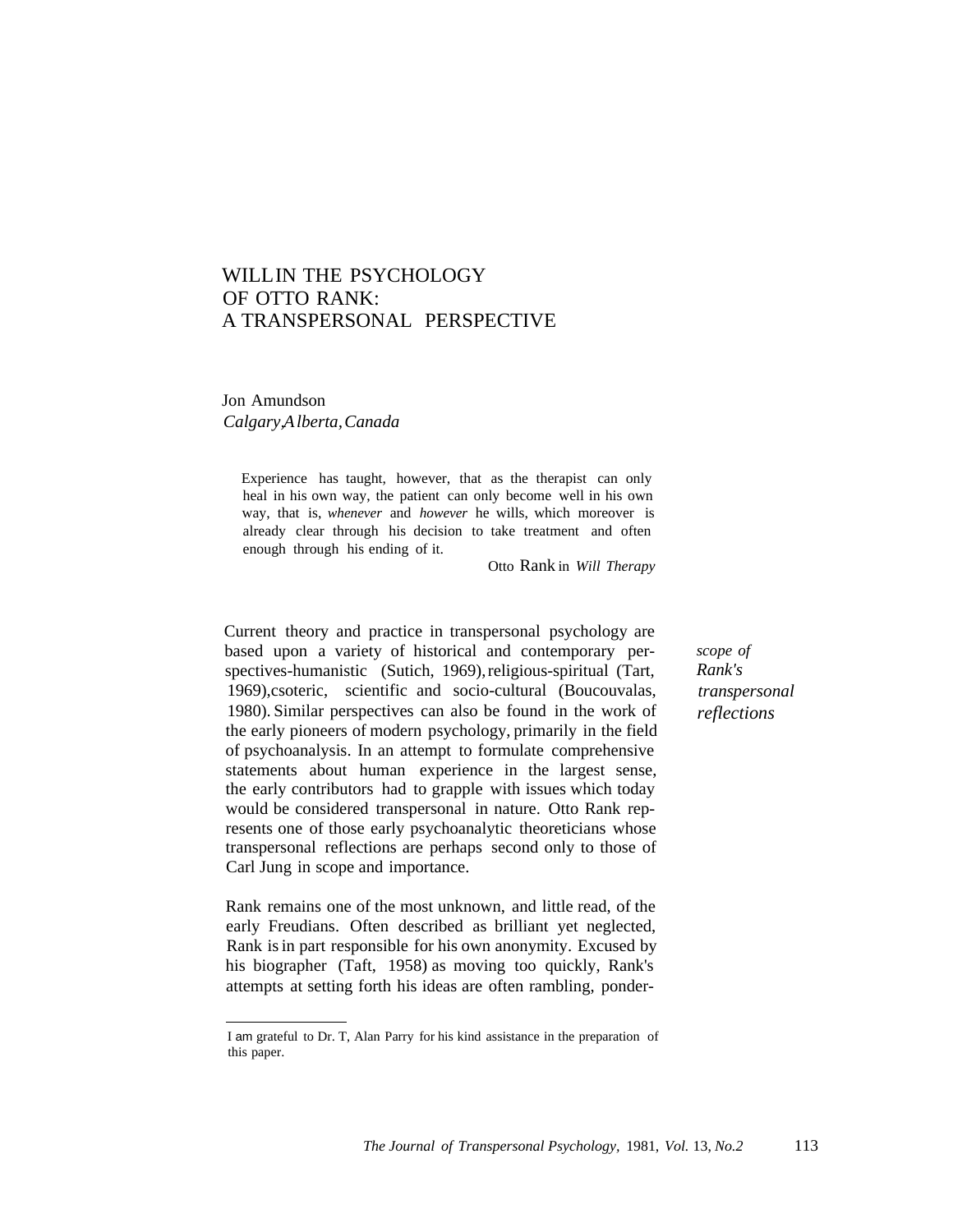*early life history* ous and even contradictory. He is best remembered in the minds of the psychological public for his contribution of the birth trauma, yet he also made significant contributions in other areas which have only in recent years been re-introduced (Becker, 1973; Assagioli, 1975; Sward, 1980). Rank's brilliance, his depth and his vast knowledge and interest in art, literature and mythology, endeared him to Freud. At the age of 19, he joined the Vienna group, serving as its secretary while pursuing a doctoral degree in the humanities under the mentorship of Freud. Freud realized that, for psychoanalysis to have maximum impact, it needed an active relationship with larger historical and cultural perspectives. The "new science" should not merely be a medical specialty hut a comprehensive statement on the human condition in every sense. Rank, as the chosen carrier of this responsibility, pursued his task with passion; he completed his dissertation, the first with a psychoanalytic orientation on the Lohengrin Saga, and by 25 had written one of the minor classicsof twentieth-century thought: *The Myth oJthe Birth of the Hero* (Rank, 1970).In this essayhe intertwines psychoanalytic theory with the great myths of heroes, gods and saviors. His bent for the exceptional, the "artist," isrevealed as he discussescomparative religious beliefs from various cultures.

*estrangement from Freud* Rank had been witness to the schisms which eventually separated Freud first from Adler and later from lung. By the end of the first World War, Rank, too, found himself more and more estranged-initially from rigid Freudian doctrine, and eventually from Freud himself. His book, *The Trauma of Birth* (Rank, 1973), is believed to have been an honest attempt to broaden general psychoanalytic theory. Freud and other orthodox psychoanalysts, however, saw it not as a work proceedingfrom present theory, but as an attempt to supplant their model. This resulted in a period of separation which was no doubt extremely painful for Rank. In their father-son relationship, Freud had once considered naming Rank guardian of his children's education. But what Rank had perceived as a work proceeding from the base of psychoanalytic theory, Freud took as a direct affront and of this said, "I have forgiven him for the last time."

*post -Freudian years* Rank went on to make a number of significant contributions independently, but never achieved the level of integration or clarity in his work which would lend it to popular exposition. He spent his post-Freudian years in Paris, New York, and just prior to his death had made plans to relocate to California where his biographer, Jessie Taft, felt he would have been able to edit and finalize his life work. His last book, *Beyond Psychology,* published incomplete and posthumously, supports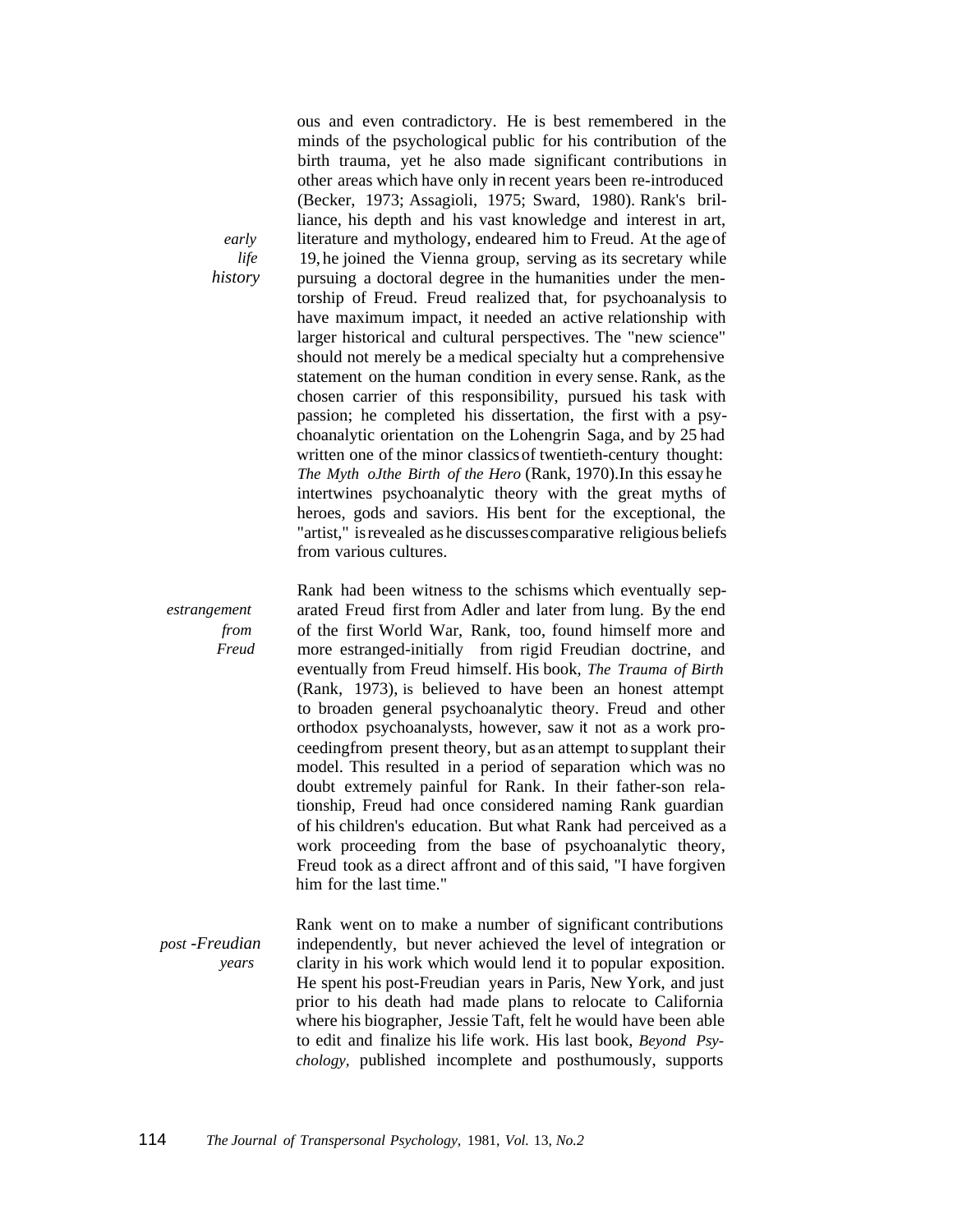this idea, for it contains intimations of where he was headed. This obscure genius died at age 55 of an allergic drug reaction just one month after the death of Freud at 83.

Rank's mostly unrecognized connections to contemporary humanistic and transpersonal psychology are profound. He is still best remembered for his concept of birth trauma and its relationship to neurosis (Rank, 1975; Fodor, 1949). Though later expanded to include all psycho-social transitions from a secure matrix into the uncertainty of a new situation, he has remained caricatured as an exponent of a literalized theory which seemed easy to disprove empirically, thereby lending his entire work to dismissal. In recent years, however, what was then ridiculed has now become reality; this literal interpretation has been used to underwrite Leboyer's work on the importance of "birth without violence," and many of the Neo-Reichian and intensive therapies aimed at resolution of birth trauma.

On a social level, the current investigation of life cycle "crises" or "passages" reflect a Rankian predisposition. These transitions represent normative change from familiar or secure sources of identity into new configurations of personal meaning and social relationship. Each *is* accompanied by predictable psychological dynamics of anxiety, depression and resistance, and each represents a "small birth" from the old which is no longer capable of nurturance, into the new which demands redefinitions of personal meaning. On a symbolic level the birth/death motif as found in cross-cultural myth, ritual, and rites of passage has been identified with self-transformation in a transpersonal sense. This theme, associated with the transformative and transcendent, can be found in a variety of sources (Masters & Houston 1967; lung 1971, 1975; Oraf, 1972, 1973, 1975; Singer, 1973; Assagioli, 1975; Arguelles, 1975;Metzner, 1980).

Rank was the first to experiment with time-limits in psychotherapy-the rationale that this would keep both therapist and client focused, and that a separation planned for was more easily achieved. In such an environment, characteristic today of most humanistic orientations, the client assumed major responsibility for definition of cure and, along with the therapist, assumed a more active role in the process of therapy.

Carl Rogers, perhaps the most influential non-medical chotherapist of this century, has said that Rank's thinking was instrumental in the crystalization of some of his own therapeutic methods (Meader & Rogers, 1973). Rogers' sense of organismic self-regulation is foreshadowed in Rank's "will-

*intcrestin time-limits in psychotherapy*

*expansion a/concept of birth trauma*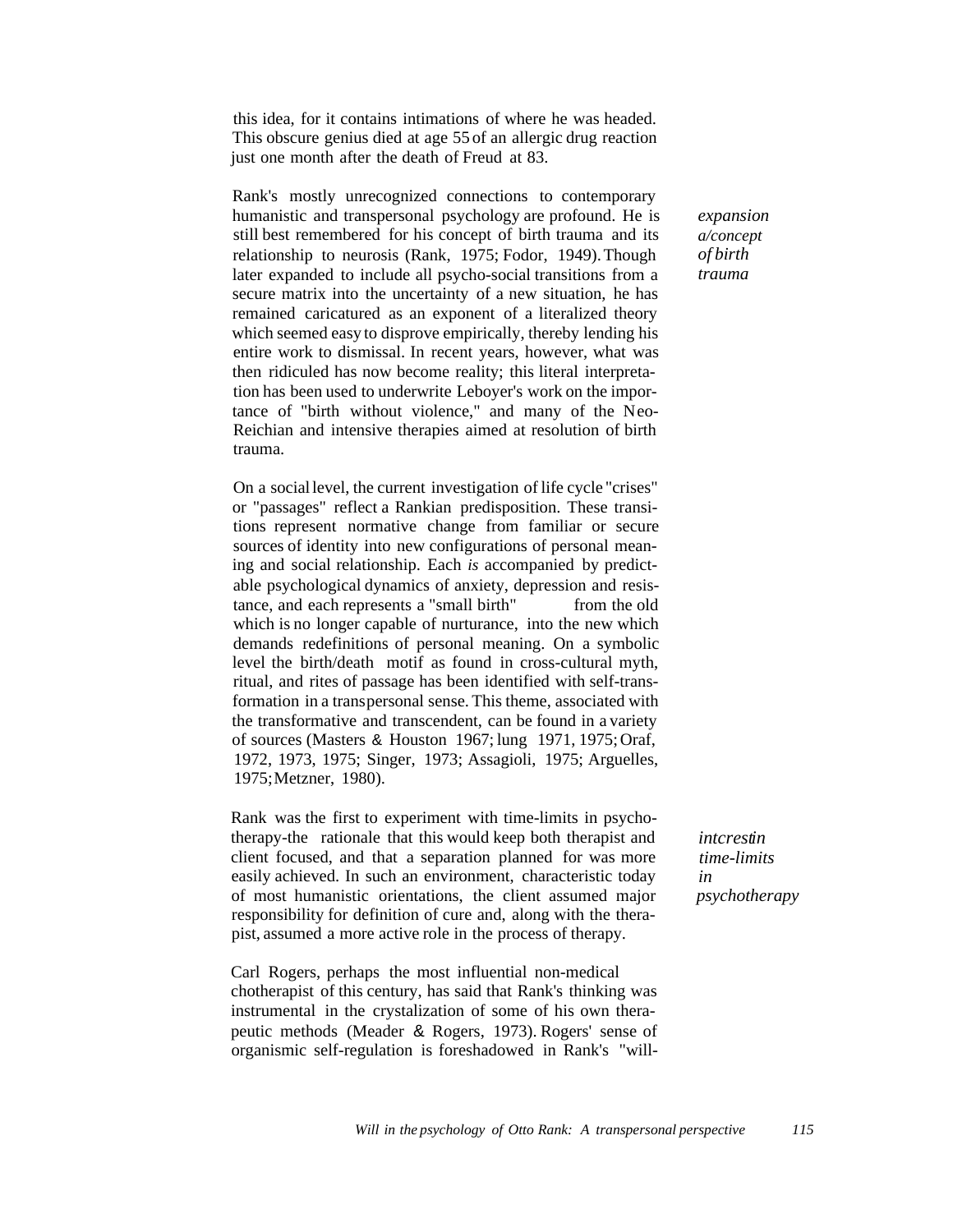*the "will-to-health"*

to-health" (Sahakian, 1973).According to Rank, it is the will to health which brings a client to therapy. Through distress and relief the will-to-health operates at a conscious and unconscious level to evoke behaviors and resources necessary to actively engage the world in a complete and willful fashion. At a time when psychic determinism was in vogue, this affirmation of inner initiative and potential was more than bold.

Rank's interest in the exceptional stood in juxtaposition to the medical model with its primary focus upon the pathological. Rank felt it was the creative type that was of the greatest interest, hence his description and emphasis upon the "artist" (Rank, 1975).According to Rank the artist is he/she who has turned the inner psychological struggle into an objectified effort in the outer world, and in this process has developed the capacity for unusual usefulness.

*masculine ideology and feminine psychology* Rank dealt as well with the now-popular-then-incredible issue of masculine ideology and feminine psychology (Sward, 1980). In an essay which points toward the essence of current feminist perspective, Rank declared that feminine psychology will not, must not, find its expression within the constraints of masonline ideology, but transform cultural expression for both male and female. In this work Rank hinted at the oppression of women through the culturally dominant masculine psychology. In such a model, woman must either submit to the role defined for her by man or act in an independent masculine fashion; in neither case "is she her own self" (Rank, 1958,P: 268).

*the historical basisof psychological theory*

Finally, Rank was the. first to point out the historical basis of psychological theory. Psychology does not reveal truth as much as it parallels the historical truth of an era. Rank saw in the individual personalities of Freud, Jung and Adler the antecedents of their theoretical systems and the perspective they engendered. In this matter, Rank declared the essence of human experience to be beyond psychology. By this he meant that beyond the rational empirical attempts of modern psychology to explain human behavior lay a dimension he classified as "irrational." In reality, this could better have been referred to as extra- non- or trans-rational, a domain transcendent to the purely rational. Rank felt that the danger of burying the irrational under the rhetoric of rational theorizing meant dismissing the vitality the irrational held for the human spirit. Of this, Rank said that the only real therapy was life and that

The only remedy is an acceptance of the fundamental irrationality ofthe human being and life in general, an acceptance which means not merely a recognition or even admittance of our basic "prim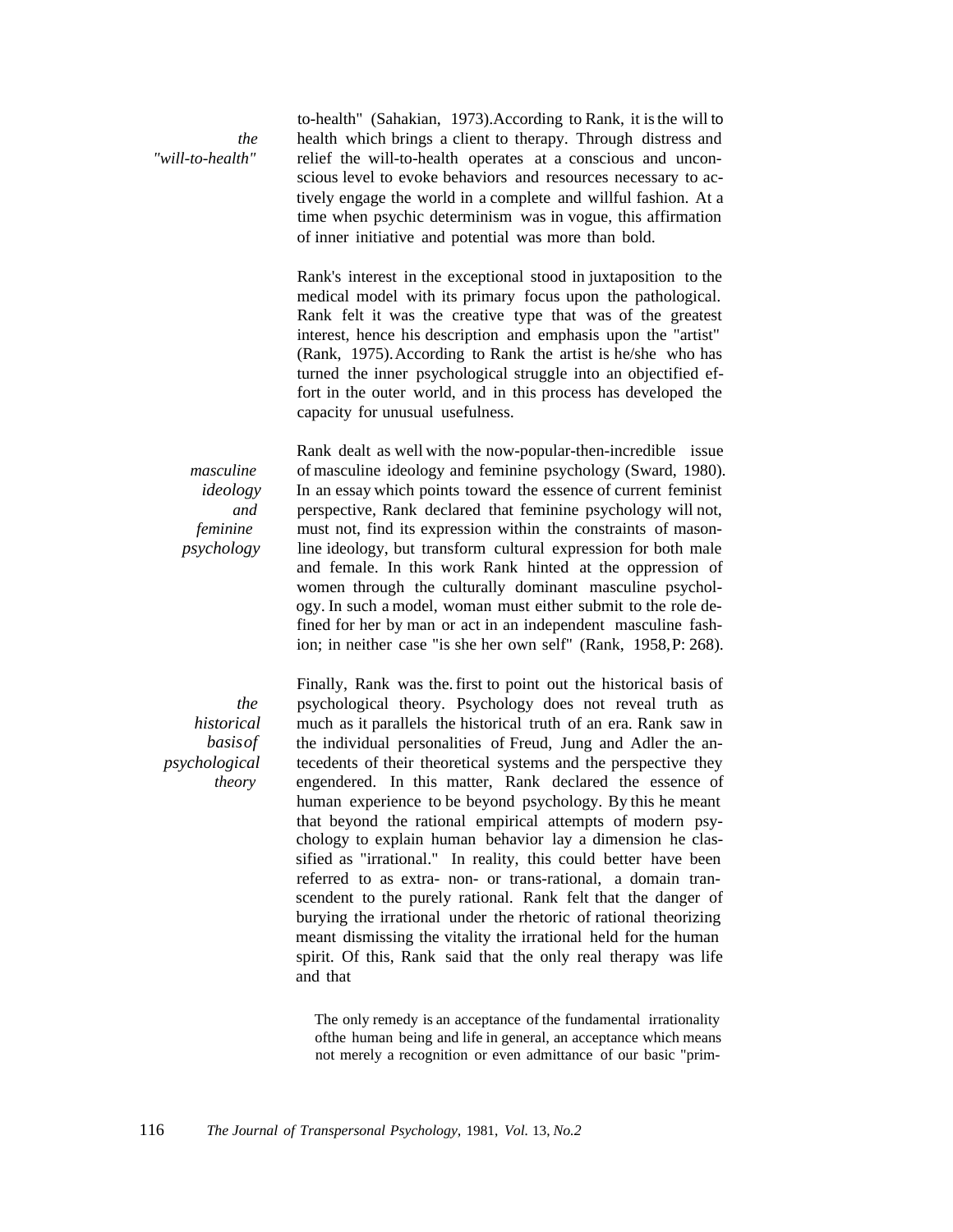itivity,' in the sophisticated vein of our typical intellectuals, but a real allowance for its dynamic functioning in human behavior, which would not be lifelike without it When such a constructive and dynamic expression of the irrational together with the rational life is not permitted, it breaks through in violent distortions which manifest themselves individually as neurosis and culturally as various forms of revolutionary movements which succeed *because* they are irrational and not in spite of it (1958, p. 124).

It is this regard for the "irrational" which links Rank's work with that of transpersonal psychology. The respect he held for this dimension of human experience, which he referred to as artistic and at times religious, is the conviction that ultimately human experience will not be rationally explained, only experienced.

In order to understand Rank's trans personal contributions, it is necessary to begin with his concept of the will. "I mean by will," Rank stated, "a positive guiding organization and integration of the self which utilizes creatively as well as inhibits the instinctual drives" (1968, p. 11). This will represents an autonomous force in the individual which does not favor any particular biological or social drive, but constitutes the creative expression of the total personality and distinguishes one individual from another (Hafstein, 1978). In an initial elucidation ofthis concept of will, beyond its place in personal psychology, Ira Progotf has likened the full creative potential of the will to Jung's concept of the Self:

The Self as conceived by lung is the psychological potentiality which emerges in each individual personality; and the will as conceived by Rank is the vital force with which that potentiality is expressed in the world (Progoff, 1973,p. 207).

Initially, will manifests as the mediant between impulse, on the one hand, and inhibition on the other. Rank saw this opposition as central to human experience; the individual must struggle on the biological, psychological and interpersonal level with these twin processes continually. Rank referred to "impulse" as a basic psychological and social need, linked in positive extension to creativity, spontaneity, expression, and action in the world. Inhibition, though polar in action, he felt, was vital and genuine, as are all other self-serving and selfexpressing instincts. He saw "inhibition" as the tendency to hold or stay action in creative service to organism and personality. By extension this includes restraint, receptivity, openness, and depth. For Rank, the management of these twin dynamics, in relation to the opportunities and constraints of the environment, results in the development of personality.

*Rank's concept of the will*

*impulse, inhibition, and will*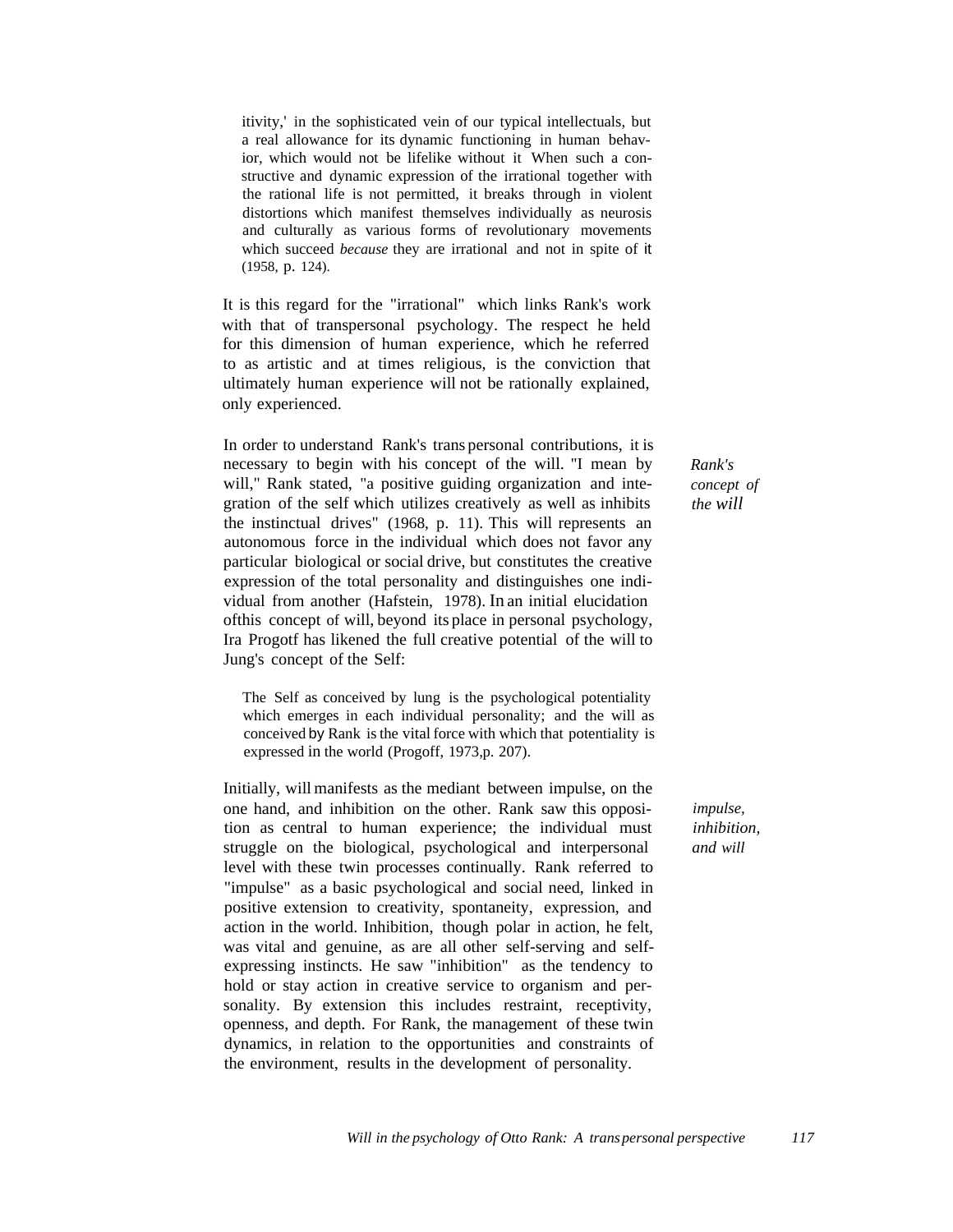*will as the handmaiden of consciousness*

Will as the mediating agent in this process places a major emphasis upon volition and consciousness in designing the expression of these two forces. Rank saw will as the handmaiden of consciousness evoking, through expression and inhibition, awareness of self, the world and the relationship between the two. Assagioli (1975)has elaborated upon this connection between will and consciousness stating that-will/self/ transpersonal self are in a final sense almost synonymous; that when freed from contention at the level of basic needs and drives, the will has the capacity to organize, choose, select, bring about change in self and circumstance, operating from another dimension or level of expression.

This conception of the will is quite different from the popular image of will power and a push/pull effort. This "counter-will" is described as the will's inferior function, will in reaction to the will of others. A normative situation in childhood, this conflict of wills has the potential to ultimately evolve, is driven to evolve, through issues related to ego development, existential conflict, and ultimately, transpersonal awareness (Vaughan, 1979). Beginning as the simple desire of life to maintain itself and ultimately leading to what Rank (1958) described as will to immortality, willing is the dynamic capacity to connect self to inner workings, self to others, self to world and self to AllElse.

Farber (1976) in amplifying upon the dynamics of the Rankian will has described, as its mature expression, a dual capacity: a utilitarian dimension and simultaneously a more fluid or receptive potentiality. The first will, the utilitarian, is that which moves us toward particular <sup>0</sup> bjectives in a conscious deliberate fashion requiring some effort or intentionality in specific pursuits. The second, however, is characterized by a lack of conscious effort-" ... mind and body seamlessly and unself-consciously joined in totality" (Farber, 1976, p. 5). This is an experience of openness where the predominant quality is one of freedom. Impenetrable and incapable of rational inspection, this is a state of flow, an openness to the possibilities and potential of the moment. Farber has called our era the age of disordered will where will of the first realm, traditional and utilitarian in nature, is brought to bear upon tasks better left to will activity of the second realm.

It takesonlya glanceto seea fewof the myriadvarietiesof willing that cannotbe willedthat enslavesus; wewillto sleep,willto read fast, will to have simultaneousorgasm,will to be creative and spontaneous,will to enjoyour old age, and mosturgently,willto will(Farber, 1976,p. 32).

*the two kinds of will*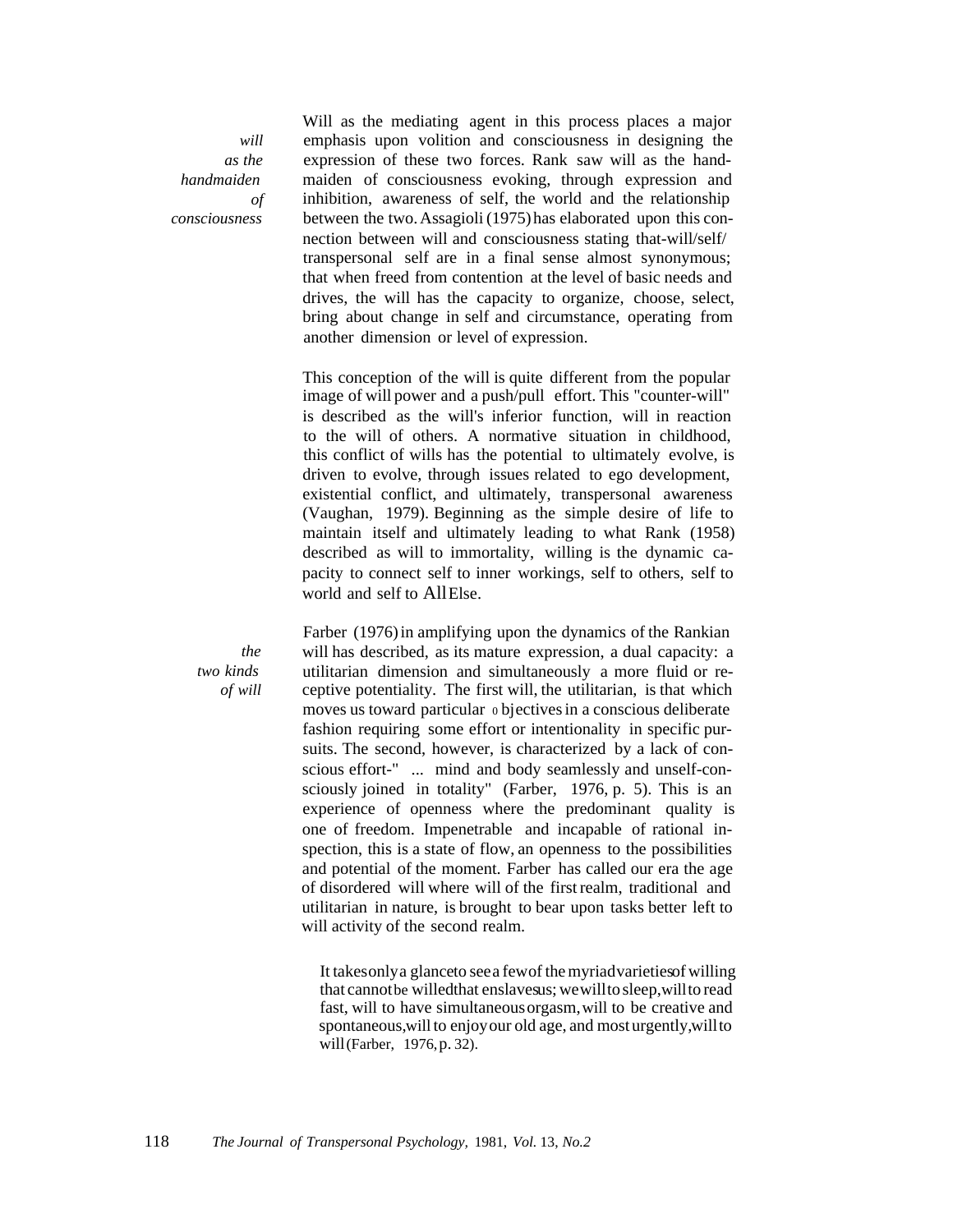More specifically and in describing the consequences of firstrealm will dependence he states:

... I can will knowledge, but not wisdom; going to bed, but not sleeping; eating, but not hunger; meekness, but not humility; scrupulosity, but not virtue; self-assertion or bravado, but not courage; lust, but not love; commiseration, but not sympathy; congratulation, but not admiration; religiosity, but not faith; reading, but not understanding. I would emphasize that the consequence of willing what cannot be willed is that we fall into the distress we call anxiety. And since anxiety, too, opposes such willing, should we, in our anxiety about anxiety, now try to will away that anxiety, our fate is still more anxiety. Within this impasse meaning,reason,imagination,discrimination fail sothat the will is deprived of its supporting and tempering faculties (Farber,  $1976p.7$ 

Second-realm will to balance and to support the utilitarian dimension is required. However, in tracking down the nature of this second realm will, we are confronted by paradox at every turn. It is doing by not doing: the slipping of one's habitual anchors related to first-realm willing, and letting flow. It is an act of *being in the world as it is and willing-not-to-will otherwise.* It is an open state where convenient mental fictions are suspended, be that even for a brief instant, and the innate potential of the moment perceived. This leads to a renewed sense of action or, if necessary, its absence-defined entirely by a clear perception of what is possible at any given moment. On a more practical level, a relationship exists between this idea of willing-not-to-will and the practice of clinical biofeedback. In learning to master control of involuntary processes, success is contingent upon the development of "passive volition" (Green & Green, 1977). This is a meta-force characterized by nonstriving, a passive yet dynamic state of consciousness primarily subjective and experiential in nature. When asked to explain how a particular physiological response is controlled, the practitioner is often at a loss for words and describes the regulatory function metaphorically. Swami Rama described his ability to control blood flow and subsequent temperature change in two locations in the palm of his hand assimply "turning off the valves" (Boyd, 1976). Yet the harder one tries to accomplish a bioregulatory task, the more the parameter varies in an inverse direction. The biofeedback practitioner must learn "undoing," to let go of will-effort associated with first-realm willing, and to get-out-of-one's-own-way in inhibiting biological homeostasis.

This experience, biologically and psychologically, involves trusting the spontaneous organizing and integrating activity of *the nature of secondrealm will*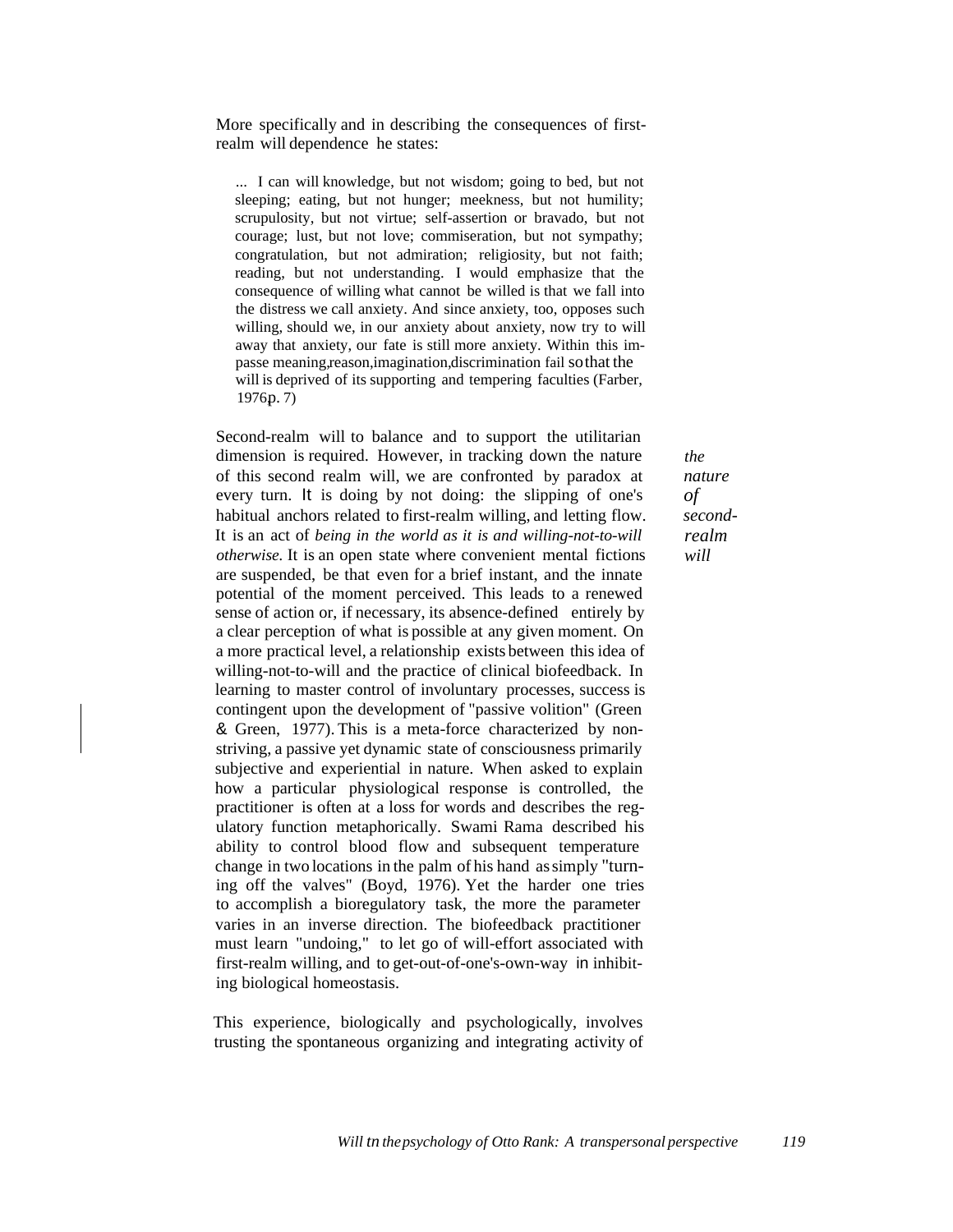the organism and, in relation to the world, our own capacity to respond with spontaneous intelligence and intuition to the tasks and challenges before us. We are then able to experience ourselves and the world directly. This involves both an opening and centering of the person as an expression of trust in the capacity of what is within to be able to deal with what is without. The will in both dimensions is necessary for the birth of consciousness and it is through the full exercise of will that the individual is led to "vital experience" (Rank, 1941,p. 16) described as:

... taking place at a psychic level deeper than rationality and its result is a sense of connection to life that extends beyond the present moment in all the directions of time, .. a sense of morethan-personal-participation in everlasting life (Progoff, 1973, p.250).

This experience, that of the Rankian hero or artist, must be beyond psychology. Psychology represents an attempt at rational ideology and as such has the capacity to explain but not experience. Like the blind men with their elephant, it is not that any psychological perspective is wrong, simply not right enough. The receptive dimension of the will qualifies action and belief as tentative; a point of view is simply a point of view; action is right or wrong given circumstance or context. Involved in this is the paradox of passionate action in the face of eternal doubt. This requires the ability to "hang out," to live with ambiguity in an actively creative yet hesitant, restrained and ever expectant state. Fittipaldi (1980) using the Christian Mystical experience as example describes this as a state of Empty-Mind:

*Empty-mind* Empty-mind involves an attitude or consciousness that is not bound by any of its own forms. Each human person is born into a culture. Often a person might conceive of such patterns as the best and only way of perceiving reality, in which case we have cultural chauvinism or imperialism. Empty-mind involves the realization that no concept ofreality adequately describes that reality. Hence, empty-mind is open to concepts and is flexible. It is a consciousness that realizes its own limitations and boundaries and respects them and is not bound by them (p. 18).

> To truly live in "empty-mind" is to perceive that every form of social or psychological experience is limited and capable of change at any moment. Clinically, this places the definition of normal or abnormal functioning beyond the narrow confines of contemporary psychological theory for it is

. , . presumptuous and at the same time naive, .. this idea of simply removing guilt by explaining it causally as "neurotic!" Such an approach to the individual who seems inhibited by ex-

*the willand "vital experience"*

> *the receptive dimension of the will*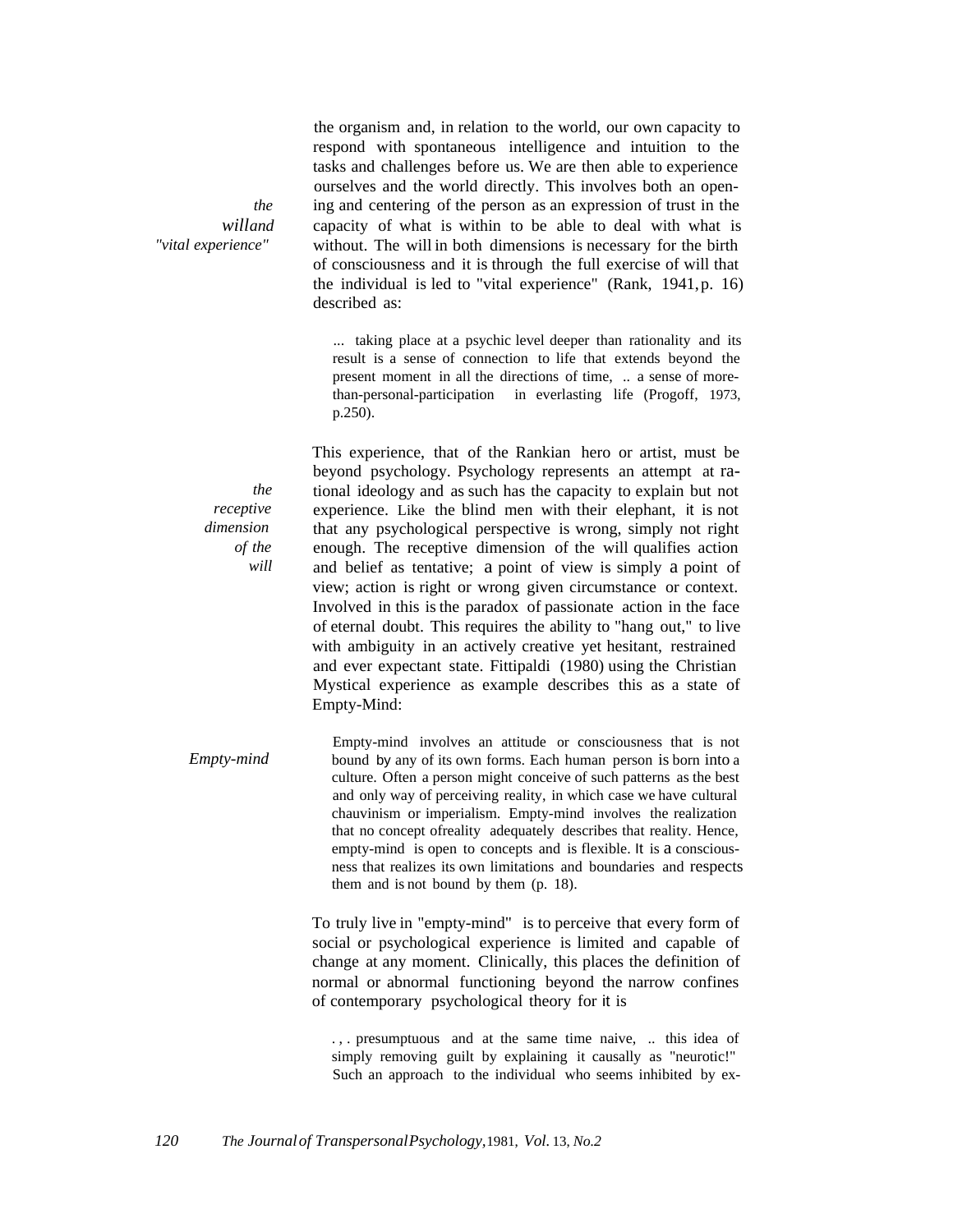cessive guilt was not only a therapeutic but ideological one; he (the therapist) worked not only with the objective of helping the suffering individual but at the same time on the tacit basis of a reformer assuming that civilization as he found it in his environment was on the whole right and that the individual who seems to be in the wrong has to learn to "adjust to it" (Rank, 1958, p.273).

The experience of the distressed individual is not the problem; rather it is the attitude toward such experience. With this in mind, therapy has the potential to become truly transpersonal, not a rationalizing of experience, but its acceptance.

Dynamic therapy aims only at an alteration of attitude, of valuation toward what is given individually, and not at an ego change in the sense of a general ideology or of the individual idealization tendency ofthe patient. ... At bottom, it rests on the acceptance of the personality as a whole with its entire ambivalence. For the attempt at alteration of the individual who is never satisfied with himself isjust what has driven him into the neurosis, which in itself signified a much more revolutionary character change than any therapy could ever undertake. The conflict among opposing tendencies in the individual is not, as it first appeared to be, the cause of the neurosis, but the very basis of life, and the neurosis is only the expression of dissatisfaction with this condition of life, in the last analysis, a refusal of life itself (Rank, 1968,p. 108).

In willing/willing-not-to-will-otherwise, one opens to experience as it is, integrating or existing in the classical Rankian present-centeredness which accepts what the self holds/beholds. This has been described as "inclusion"; a fusing of intentionality and receptivity where one reaches out to meet new experiences both in the world and within oneself, "accepting the thing as it is" (Mahlberg, 1978).

Inclusion/fusion has a parallel in Buddhist meditation where the practitioner seeks to open herself/himself to what is without reservation or pre-conception.

One should realize that one does not meditate in order to go deeply into oneself and withdraw from the world.. .. There should be no feeling or striving to reach some exalted or higher state, since this simply produces something conditioned and artificial that will act as an obstruction to the free flow of mind .... The everyday practice is simply to develop complete awareness and openness to all situations and emotions, and to all people, experiencing everything totally without mental reservations and blockages, so that one never withdraws or centralizes onto oneself.... When performing the meditation practice, one should develop the feeling of opening oneself out completely to the whole universe with absolute simplicity and nakedness of mind (Trungpa and Hookham in Welwood, 1979).

*acceptance and alteration of attitude*

*parallels in Buddhist meditation*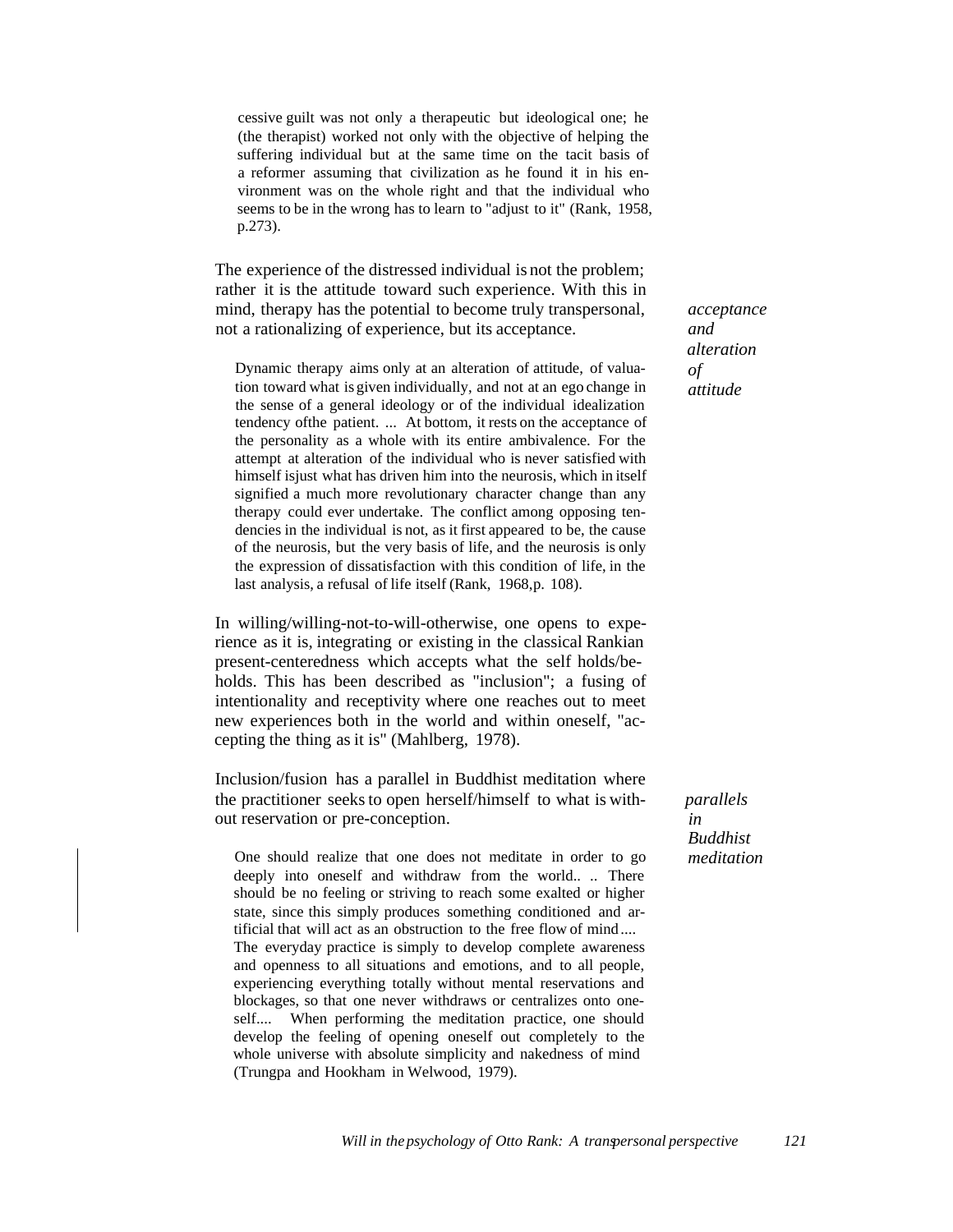Rank, like Adler, felt the emphasis in rigid Freudianism upon the unconscious to be misplaced. However, like Jung, he also saw vast potential and extra or trans-rational experiences as the ultimate property of human consciousness. Progoff (1973) has suggested that Rank forms the vital link between the two positions of these early theoreticians, the Rankian will linking conscious volitions with extra-rational human dimensions. This position closely parallels in essence the ideas recently elucidated by Welwood (1977) concerning figure/ground in relation to conscious awareness, the unconscious and the transpersonal.

*figureIground and boundary flexibility* Figure or present, conscious awareness arises out of the composite ground of all potential consciousness. For Rank, the individual functions in a unitary fashion in that what is conscious is implicit in what is not and vice versa. Conscious action is formed and supported by that which is not, and no dichotomy exists, only the opportunity through operation of the will to develop lively figure boundaries and greater access to the ground out of which awareness arises. Boundary flexibility leads to greater situation-specific responsibility. The composite ground consists of wider and wider interpenetrating levels, from basic open space in the Buddhist sense through transpersonal perspective and finally to situational specific awareness. Depth of being may be experienced in flashes of intuitive meaning or in a totally awakened state. Rank's idea of guilt/neurosis is, then, like Welwood's (1979):

> ... interpreted ... as arising from a commitment to "small" as opposed to "big" mind. We may feel guilty when we choose our smaller version of the world, at the expense of the larger expansive vision that arises from the basic relatedness of self and world (p. 171).

*guilt*I *neurosis* This Rankian sense of guilt/neurosis results from interrupting the urge toward transcendence or transpersonal awareness. Anxiety is associated with a limited sense of one's willful potential. On the one hand there exists the compulsion to willfully "make meaning" by attaching the self to something larger than the personality, yet simultaneously the result of attachment to anything less than "irrational-vital-experiencebeyond-psychology" is doomed to be anxiety provoking.

> This larger sense of meaning, Rank described as the "thou" needed by the ego to become a Self. "The psychology of the self is to be found in the other, the individual thou, or the inspirational ideology of the leader or the symbolic diffusion of another civilization" (Rank, 1958, p. 290). This must ultimately be considered transpersonal in nature.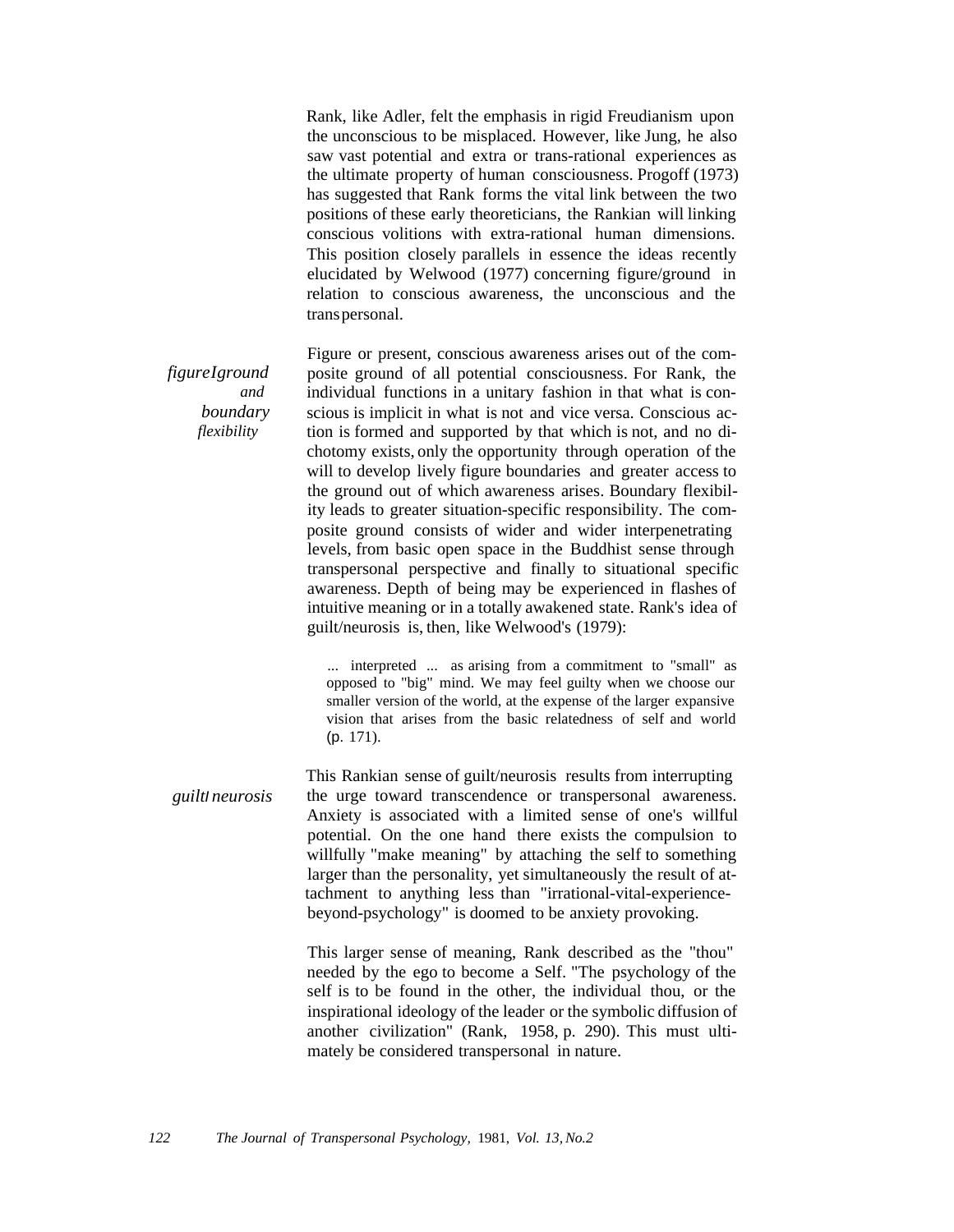The reaching out for something bigger originates in the individual need for expansion beyond the realm of himself, his environment, indeed, early life itself. In this sense, the individual is striving not just for survival but is reaching for some kind of beyond, be it in terms of another person, a group, a cause, a faith to which he can submit (Rank, 1958,pp. 194-95).

Rank's artist, the creative type, willfully confronts the paradoxical experience of knowing self most definitely in relation to Other. In final measure, this paradox of self and other is resolved through immersion in the irrational as he/she "strives after the abrogation of individuality, for likeness, unity, oneness with the all" (Rank in Hafstein, 1978, p. 75). As Rank says in *Will Therapy:*

The individual may enjoy every experience as such without tying it up causally, totally or finally with all the rest of his life or with what goes on in the world at all. The person then lives more in the present, in the moment, without longing to make it eternal,

## REFERENCES

- ARGUELLES , J. A. *The transformativevision.* Berkeley: Shambhala, 1975.
- ASSAGIOLJ , R. *The act of will.* Baltimore, Md.: Penguin Books, 1975.
- BOUCOUVALAS ,M. Transpersonal psychology: A working outline of the field. J. *TranspersonalPsychol.,* 1980, 12, 37-46.
- BECKER, E. *The denial afdeath.* New York: Free Press-Mac-Millan, 1973.
- BOYD,D. *Swami.* New York: Random House, 1976.
- FARBER,L. *Lying, despair, jealousy, envy, sex, suicide, drugs and the good life.* New York: Harper and Row. 1976.
- FITIIPALDI, S. E. Human consciousness and the Christian mystic: Teresa of Avila. *Rel/ision,* Spring, 1980, 3, I, 17-22.
- FODOR,N. *The search for the beloved.* New York: University Books, 1949.
- GREEN, E. and GREEN, A. *Beyond biofeedback.* San Francisco: Delacorte Press, 1977.
- GROF, S. Theoretical and empirical basis of transpersonal psychology and psychotherapy: Observations from LSD research. J. *TranspersonalPsychol.* 1973,5, 15-53.
- GROF,S. Varieties of transpersonal experiences: Observations from LSD psychotherapy. *J. Transpersonal Psychol., 1972,* 4,45-80.
- GROF, S. *Realms of the human unconscious: Observations from LSD research.* New York: Viking Press, 1975.

*willful confrontation of paradoxical experience*